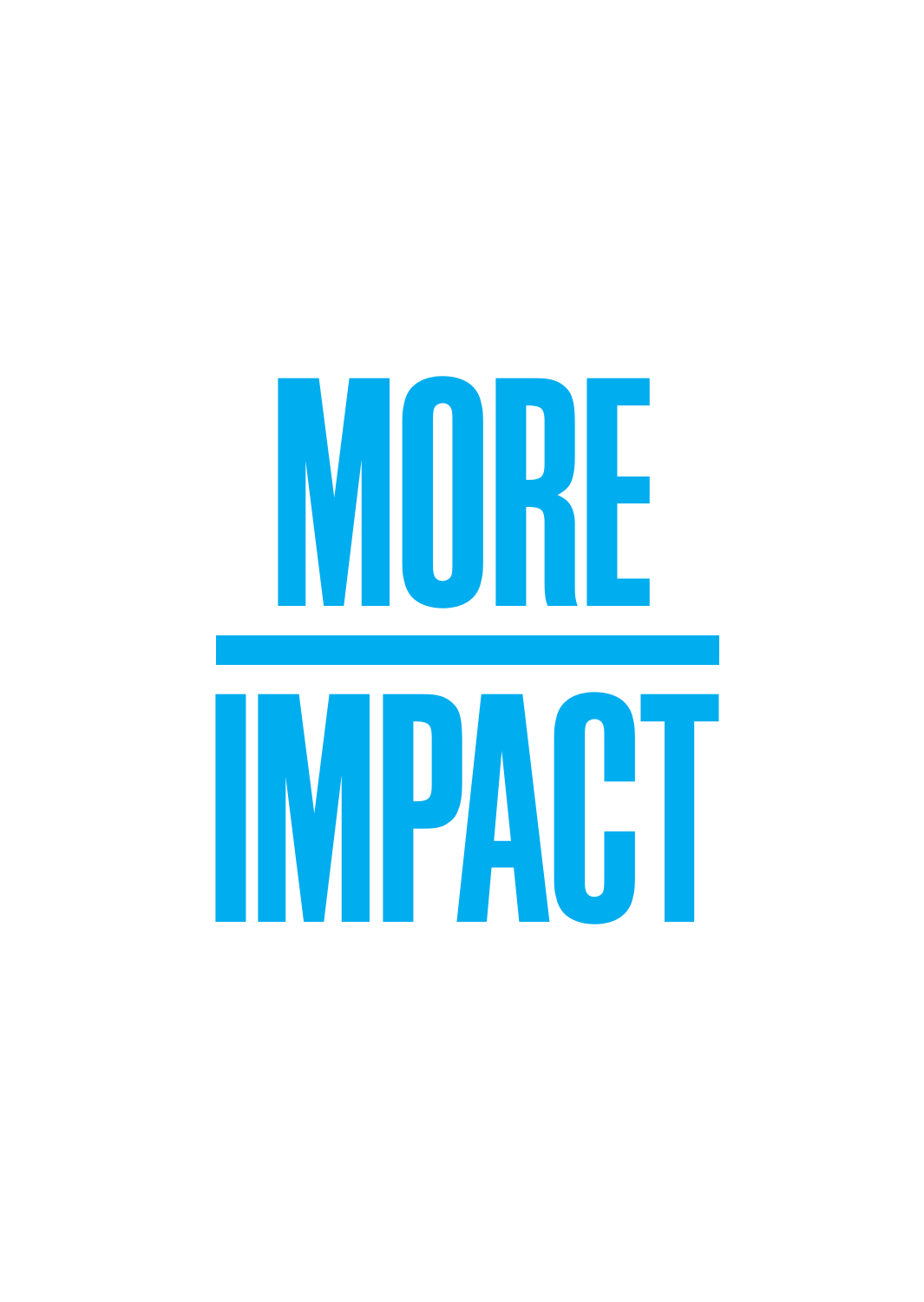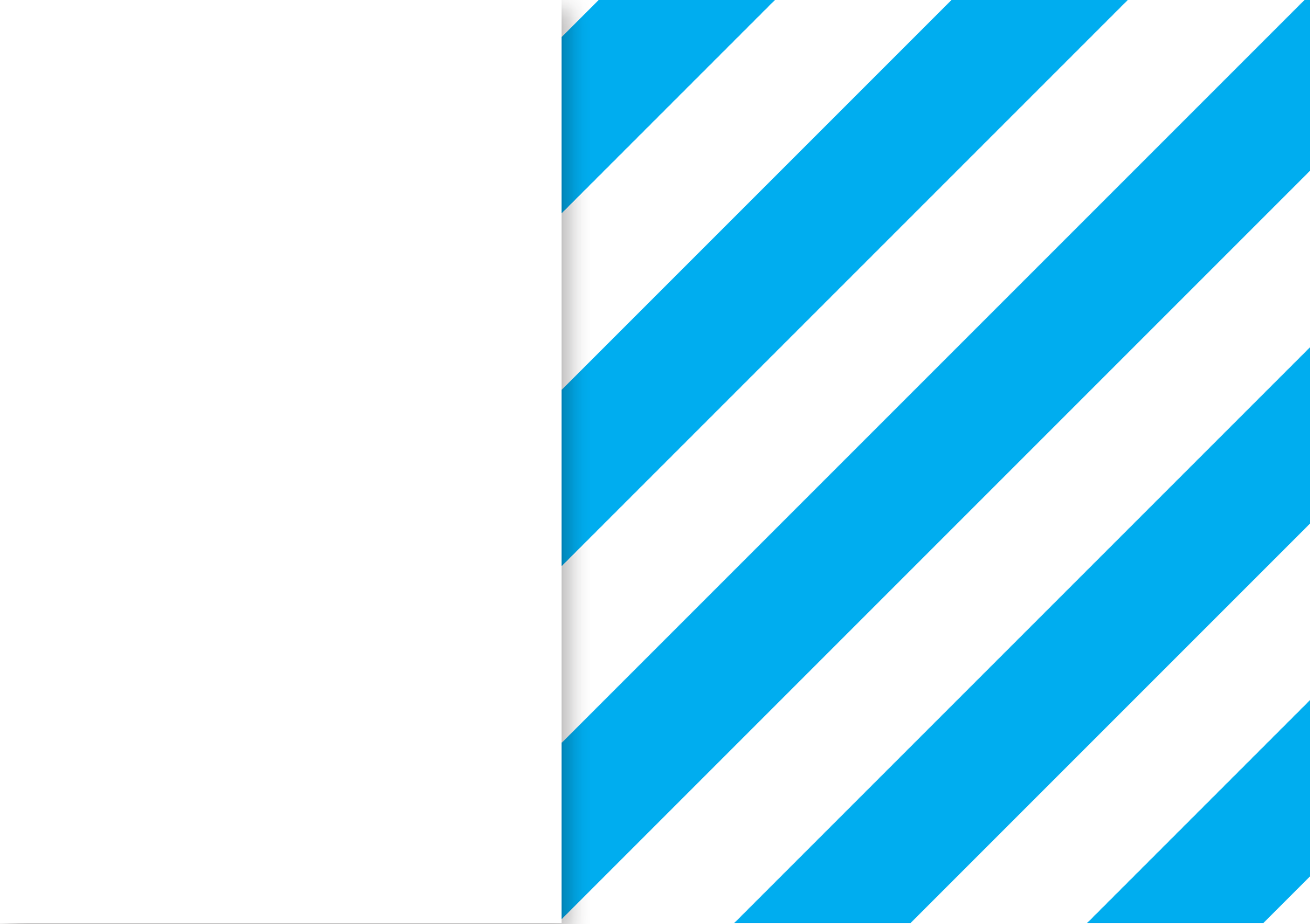Resolutions are so last year. In 2013, let's have 'New Year's inspirations' instead. Here are eight examples from More Partnership to get you started. Some we've been personally involved in. Others are simply stories that have inspired us over the last 12 months. All are reminders that raising funds is just the beginning. What really matters is *impact*. So here's wishing you more gifts and more impact for 2013.

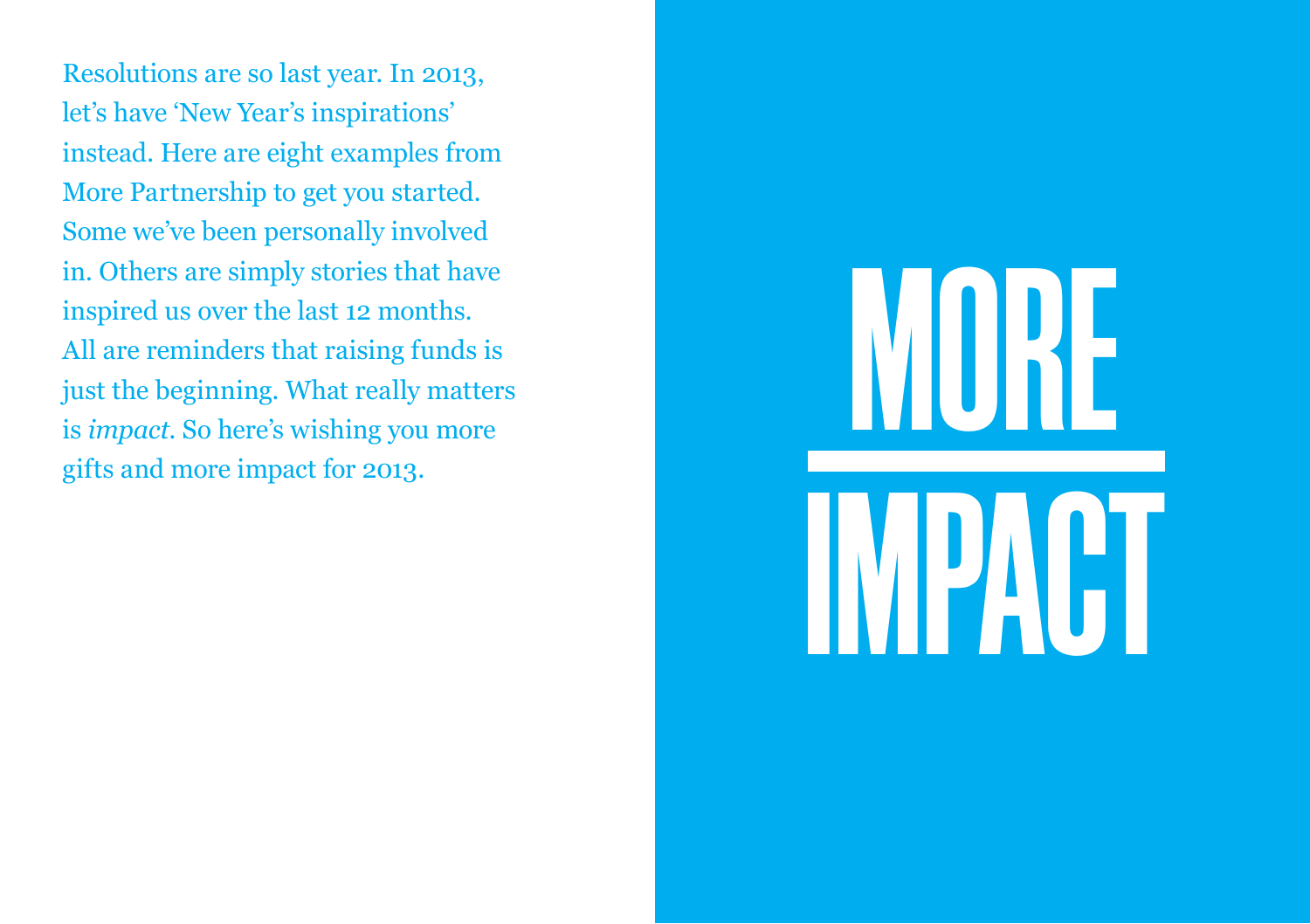1,450 midwives. That's how many AMREF has started training so far. The health charity launched its Stand Up for African Mothers campaign in 2012 because 177,000 women die giving birth across the continent each year, many simply for want of the most basic medical care. AMREF reckons that, if it can train 15,000 midwives by 2015, it will save 45,000 lives a year – and hundreds of thousands of children from orphanhood.

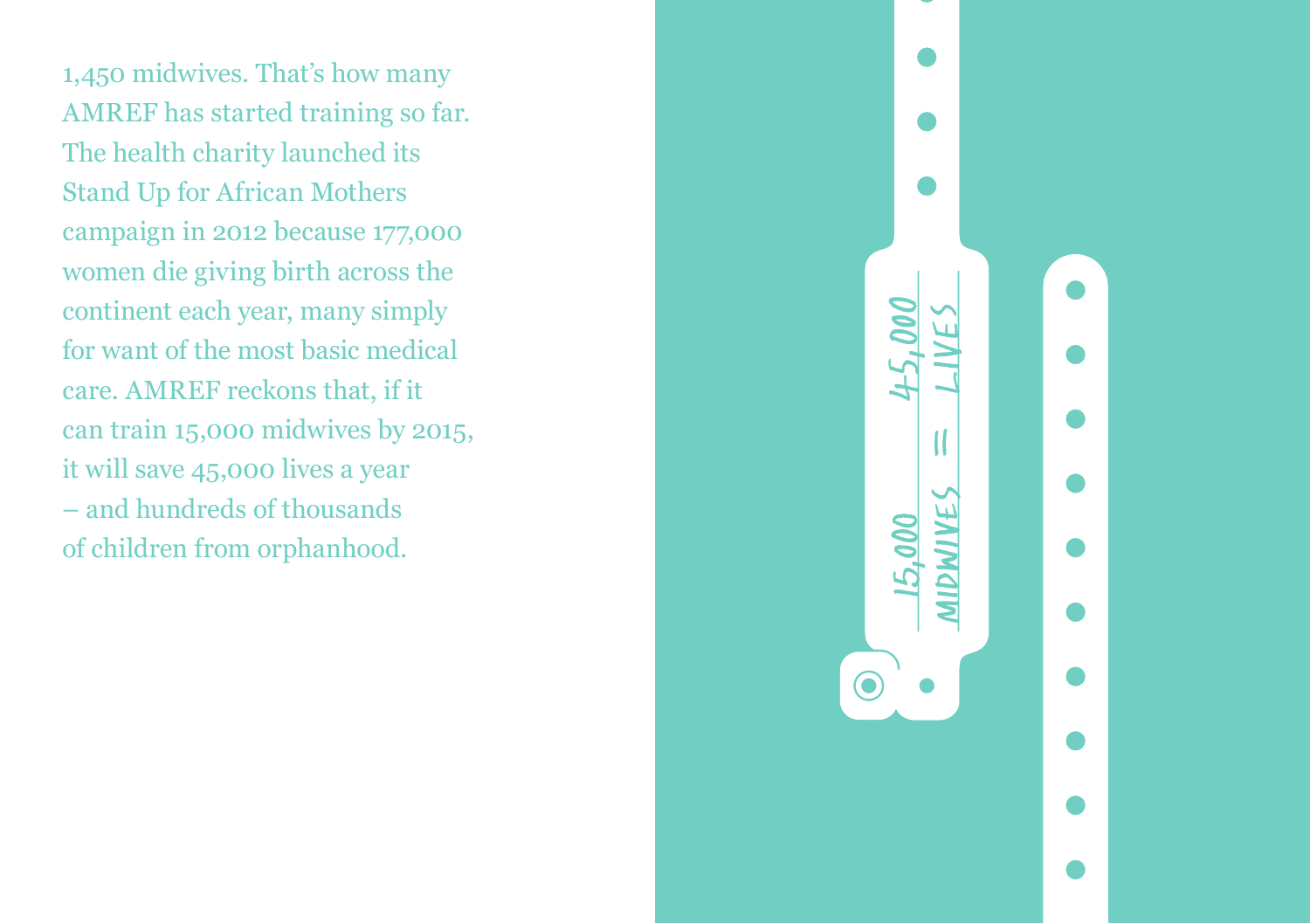No ivory tower… but an ecological and architectural unfurling. The University of Cambridge's Sainsbury Laboratory for plant sciences, the result of a gift from the Gatsby Foundation, won the 2012 Stirling Prize for the best new building in the UK. Daylight floods into the laboratories, which stretch out on a single elegant level along the University's historic Botanical Gardens. And so a gift to science turns out to be an engine of beauty.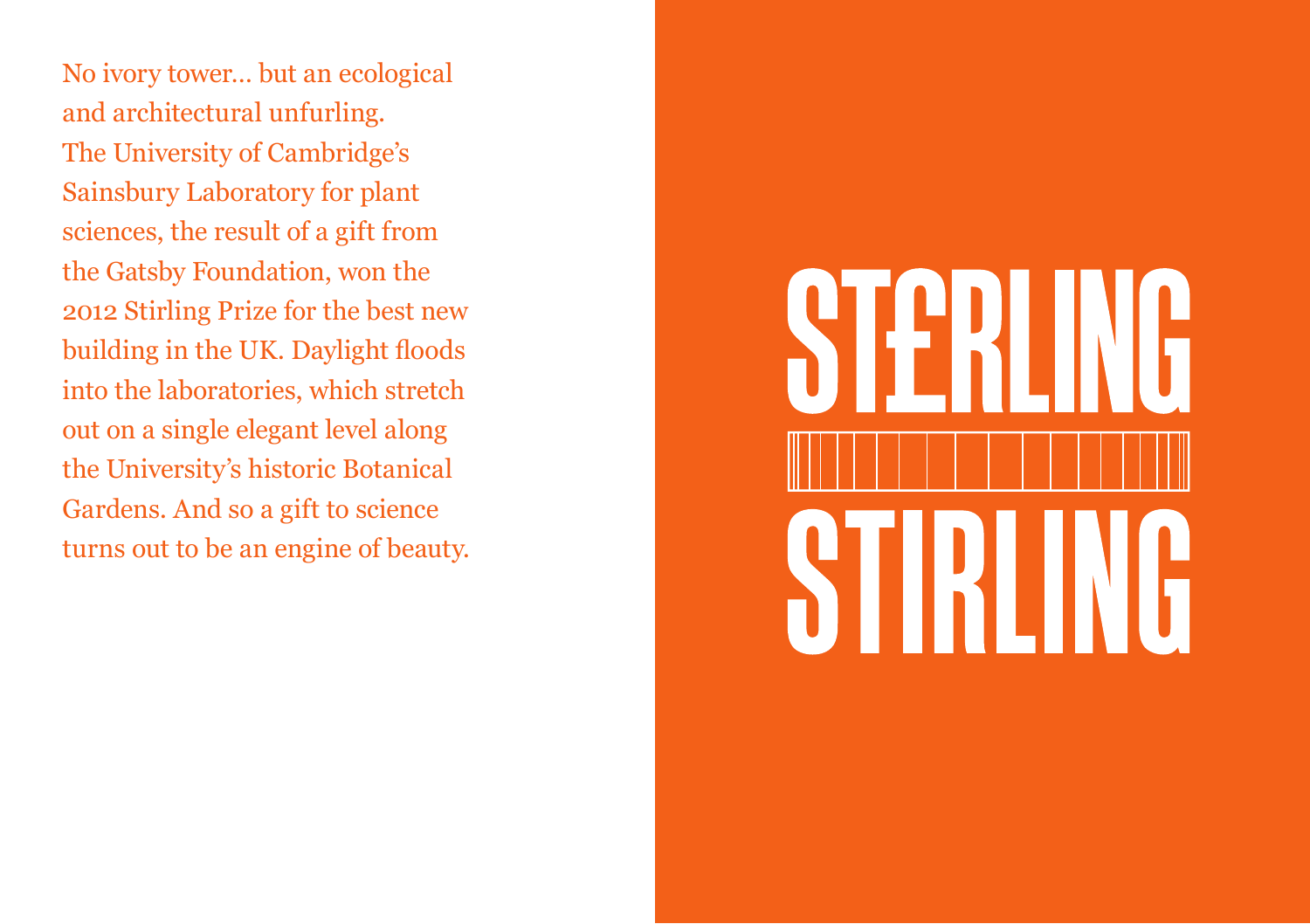Back in 1968, a record-company boss invested \$200,000 in a new band. In 2007, the year after his death, the group reformed for one night only, with profits going to their benefactor's educational foundation. And in 2012, a new investment was made in a new group. This time it was a £26 million endowment for brilliant young humanities scholars at the University of Oxford. All thanks to an "angel" called Ahmed Ertegun and a band called Led Zeppelin.

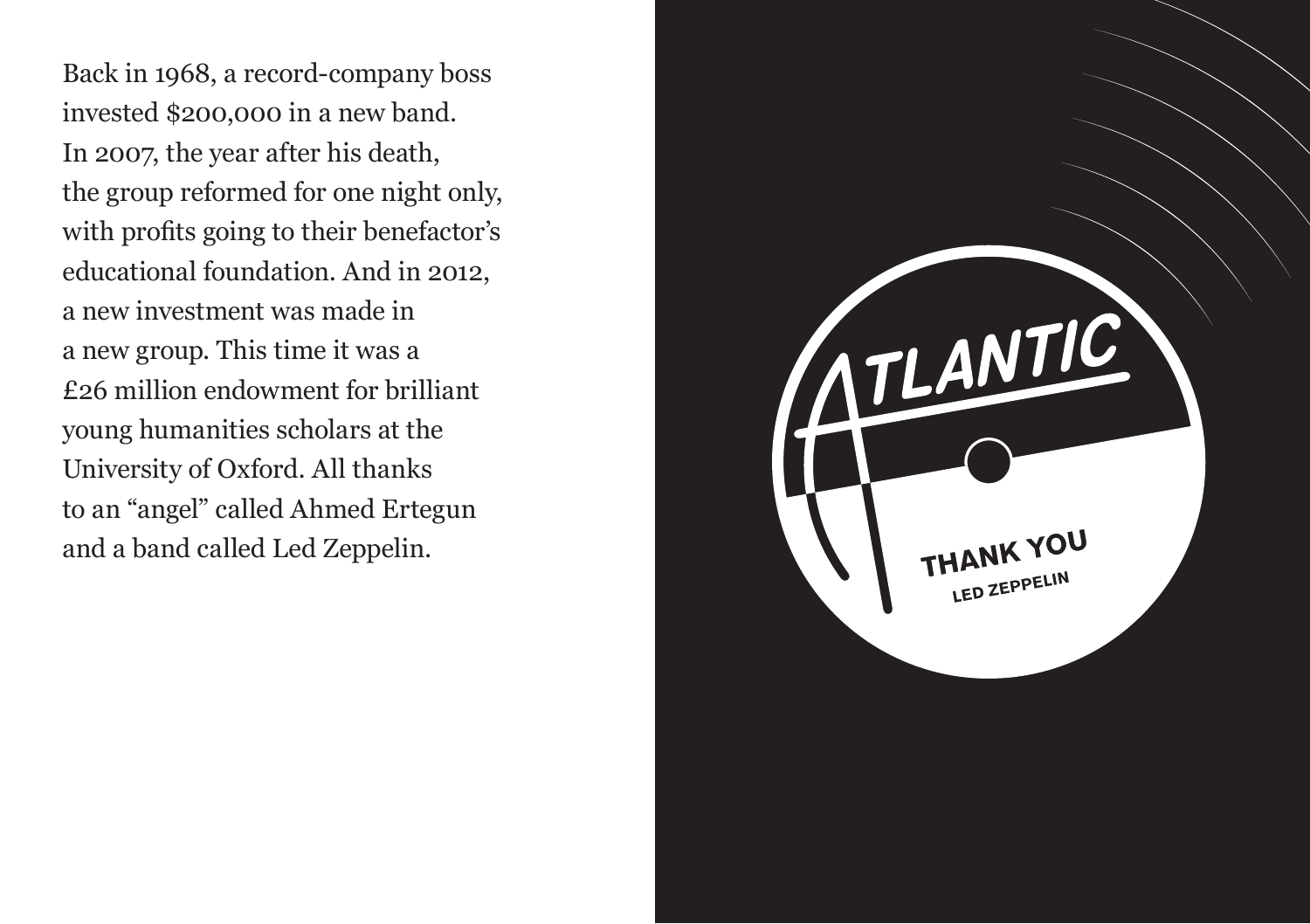Nicholas Sekers believed in bringing art to the people. A Hungarian émigré and textiles tycoon, in 1959 he built a perfect little silk-lined theatre in deepest Cumbria. Soon it was pulling in names like Gielgud, Menuhin and Bowie. But by 2012, the roof was leaking and the walls crumbling. £4.5 million was needed to save Rosehill. In just 12 months £4 million was raised, half of it locally. Today, it seems, the people believe in bringing art to themselves.

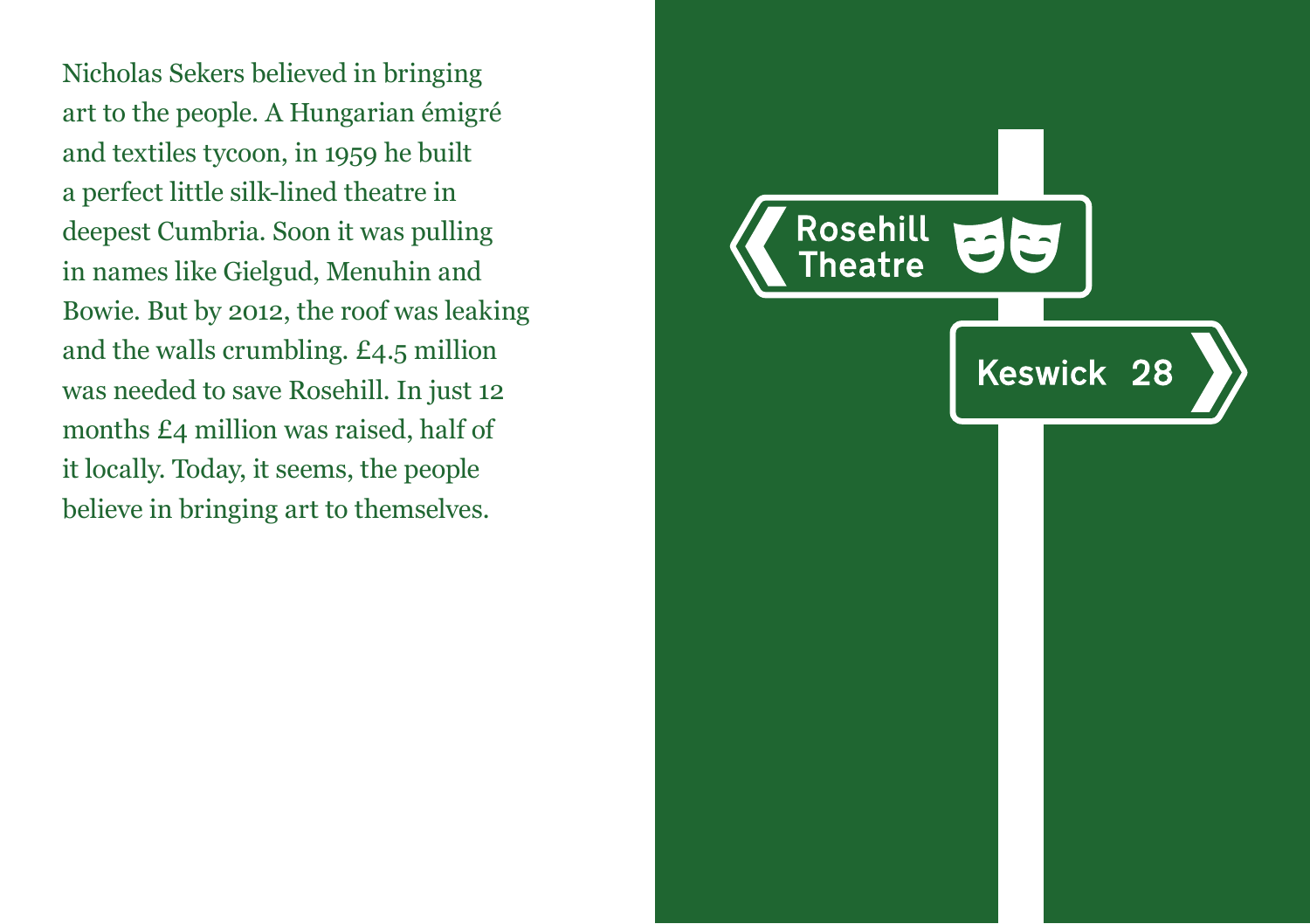When a multinational oil consortium illegally entered the territory of Bolivia's Guaraní tribes in 1997, it looked like the same old story… Big business wins. Indigenous people lose. But human rights charity, Equipo Nizkor, has helped to negotiate a settlement that meets all the Guaraní's demands. Now a traditional "Council of Sages" is managing a \$14.8 million Guaraní investment fund. And the oil giants have guaranteed to return the land to its original state.

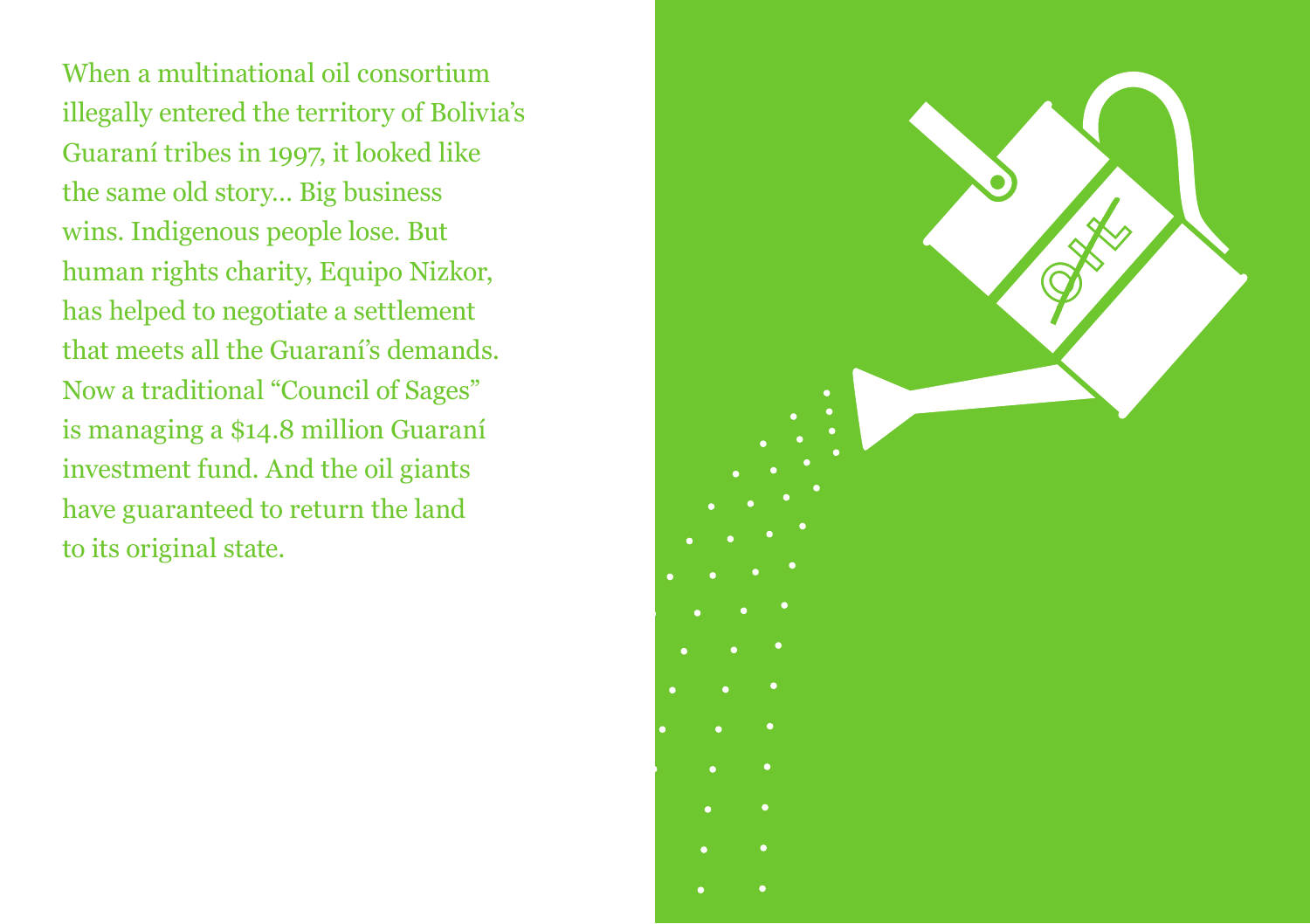Cancer survival rates in Northern Ireland have improved dramatically over the last decade. It's thanks in part to Queen's University Belfast, which in 2012 received a Diamond Jubilee Queen's Anniversary Prize for leading the region's innovative Comprehensive Cancer Services programme. And the impact of the programme is thanks in part to many philanthropic donations over the years, including substantial sums from industrialist Sir Allen McClay, £80,000 from golfer Darren Clarke's foundation and £1,868 proudly raised by Crossdernott Indoor Bowling Club.

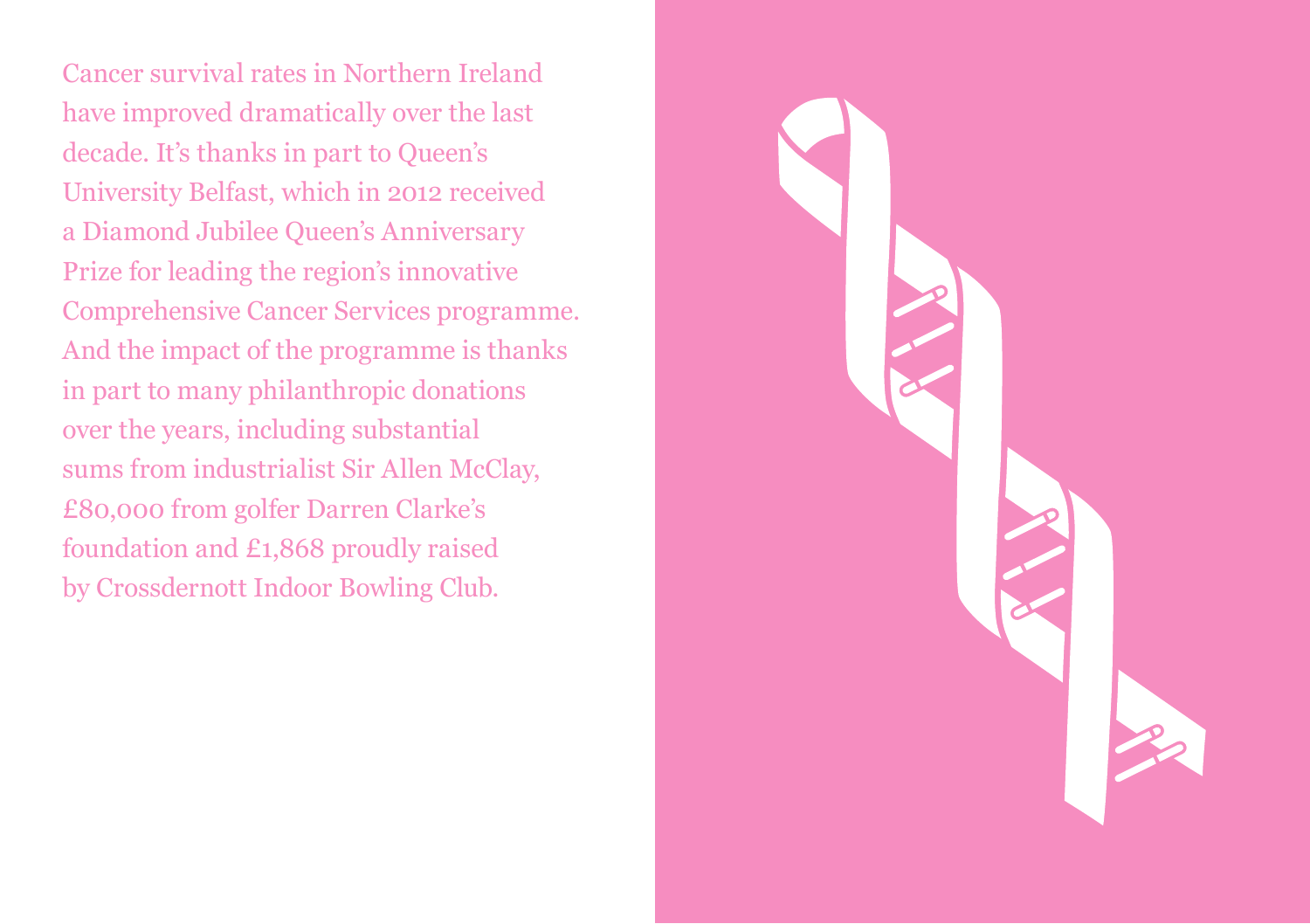When Mrs Linklater retired in 2012 as head of Hermitage Park School, she was serenaded by the Edinburgh primary's choir and wind band. But the staff and pupils also clubbed together to buy her a star: Star BB11 – on the ceiling of the Scottish National Portrait Gallery. It is one among a whole painted firmament that has now raised £175,000 for the museum's education programme. Thus Mrs Linklater's impact on learning shines on beyond retirement.

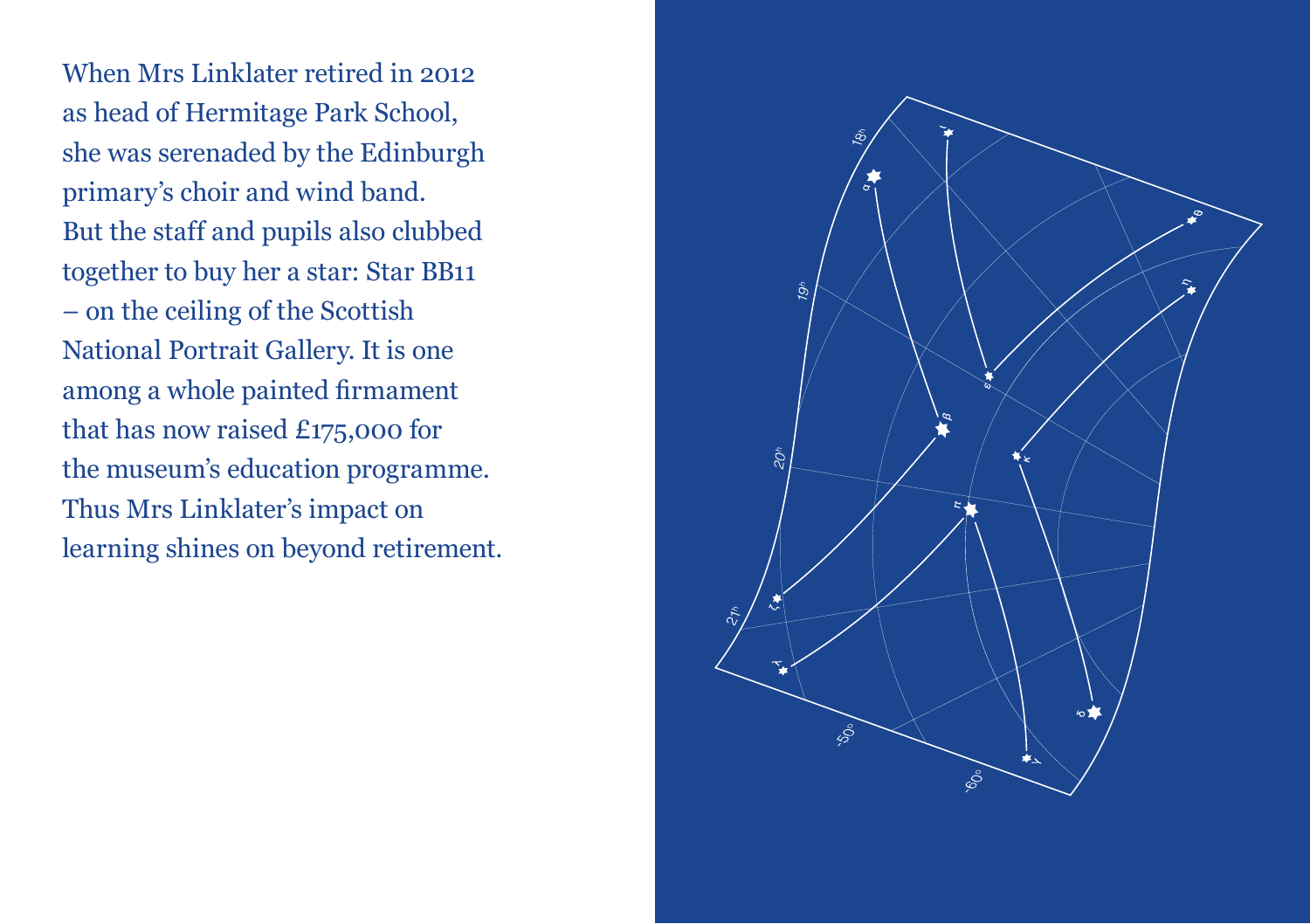Can philanthropy be taught? The Youth and Philanthropy Initiative (YPI), which arrived in the UK in 2007, proves that it can. By 2012, it had inspired 40,000 young people nationwide to raise and distribute £1 million in total. "Philanthropy is more than just donating money," says Max, one of the 40,000. "It's becoming involved with the cause that you're helping." Sometimes it takes a kid to remind us that we're not fundraisers after all but impact-makers.

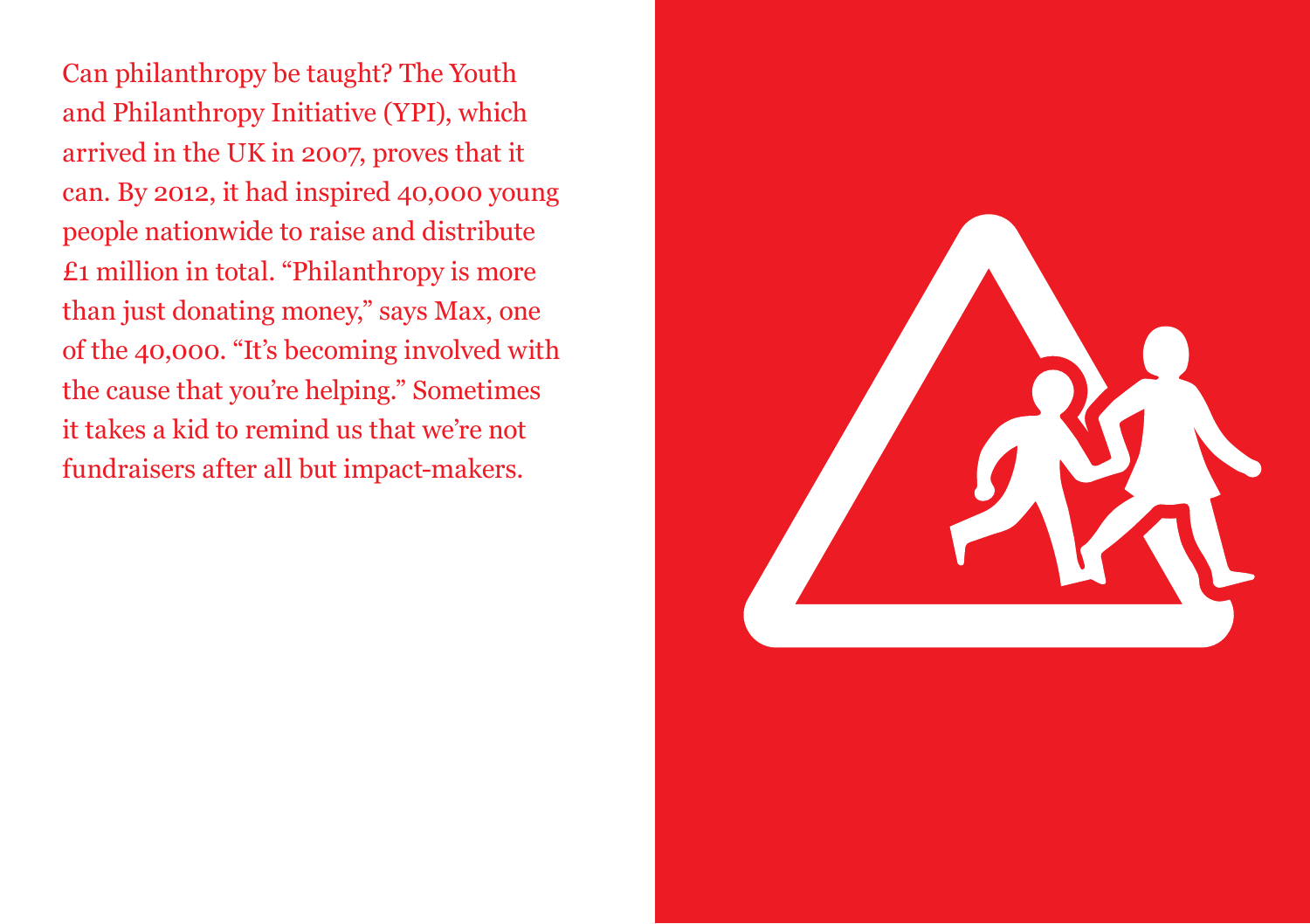Last but not least, we would like to thank More Partnership's clients in 2012 for the opportunity they have given us to make an impact over the last year.

Aberdeen Art Gallery & Museums Aiglon College Alleyn's School AMREF Aston University Battersea Arts Centre Bedales School Birkbeck, University of London Bolton School Brighton College Brighton Dome and Festival Ltd. Brunel University Bruno Schroder Benchmarking Project Camara Cambridge University Boat Club Cancer Research UK CASE Central School of Speech & Drama Channing School Charterhouse Chichester Festival Theatre Children on the Edge Christ's Hospital Church of England Pensions Board City University London Community Service Volunteers Deborah Day Theatre School Trust De Montfort University Dragon School Durham Cathedral École Polytechnique EDHEC Business School Equipo Nizkor European Humanities University Euroscience Open Forum Fettes Foundation Fondation AlphaOmega Fondation ARC Fondation des Ponts Fondation Palladio France Initiative Girls' Day School Trust The Godolphin and Latymer School

Goldsmiths, University of London The Gresham's Holt Foundation Groupe hospitalier Paris Saint-Joseph Headington School **HEFCE** Heriot-Watt University Institute of Cancer Research Institute of Education Institute of Physics Institution of Chemical Engineers Inter-Community School, Zurich The Kew Foundation K.U. Leuven King's College London Lancing College Latymer Upper School LEAP Liverpool & Merseyside Theatres Trust London School of Economics London Symphony Orchestra Makunduchi Project Medical Research Council Unit, The Gambia Merton College, Oxford Middlesex University Moorfields Eye Hospital Murray Edwards College, Cambridge Music First The National Archives Newnham College, Cambridge NHS Lothian Norwich School Plymouth University Queens' College, Cambridge Regent's College London Reliable Cancer Therapies Rosehill Theatre Royal Agricultural College Royal College of Psychiatrists Royal Grammar School, Guildford Foundation The Royal Pavillion & Museums Foundation

The Royal Society Royal Society of Literature St Albans School St Anne's College, Oxford St Catharine's College, Cambridge St John's College, Cambridge St Peter's College, Oxford Science Museum Group Sense About Science SOAS, University of London Soho Theatre Somerville College, Oxford Stellenbosch University The Stephen Perse Foundation Supélec Swindon Dance Teach First Toynbee Hall The Tricycle Theatre Università Commerciale Luigi Bocconi Universiteit Utrecht University College London University of Cambridge University of Derby University of East Anglia University of Edinburgh University of Essex University of Leeds University of Nottingham University of Oxford University of Sussex University of Ulster University of Westminster YMCA London South West Young Vic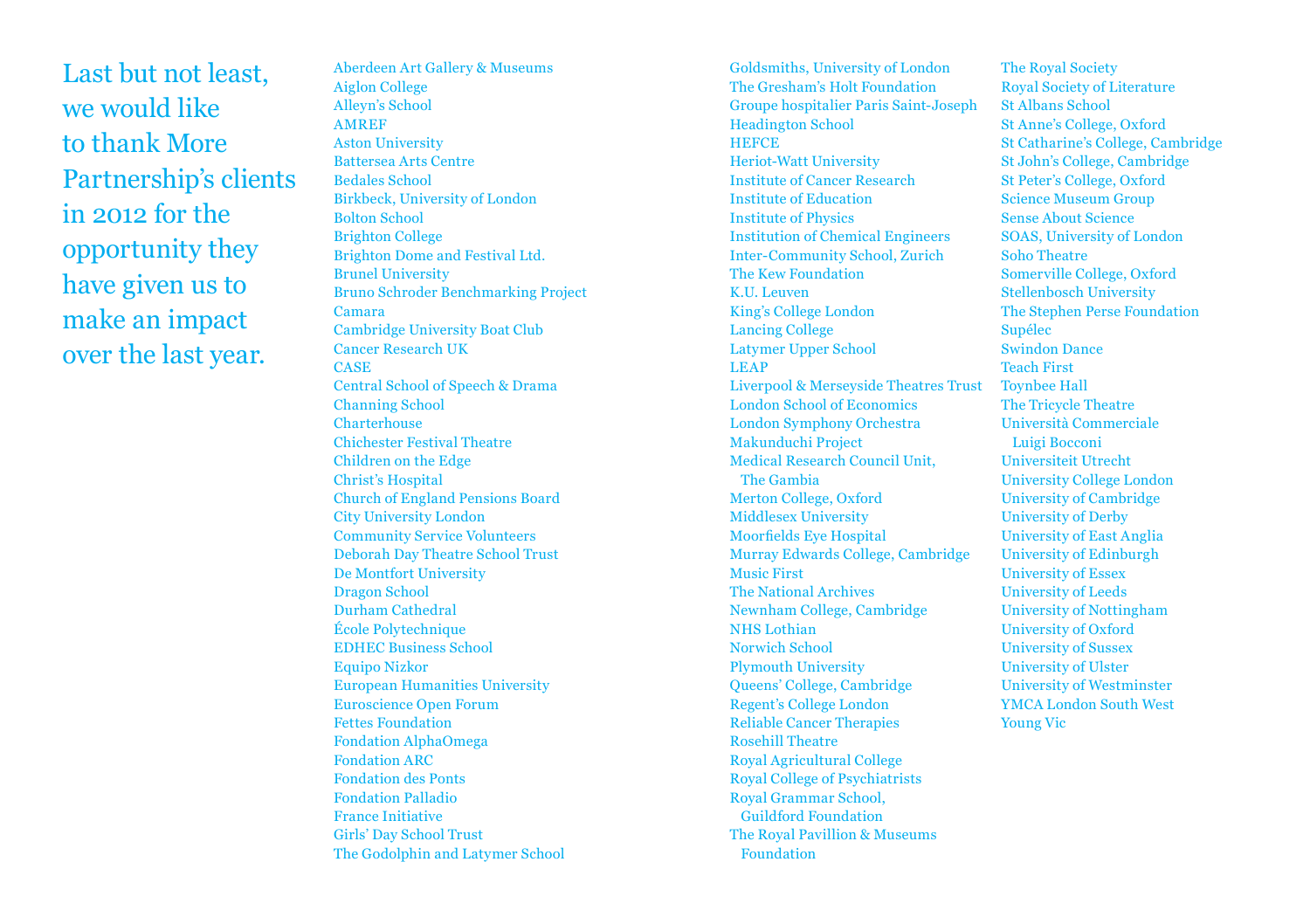## **More Information**

www.standupforafricanmothers.com ribastirlingprize.architecture.com www.ox.ac.uk/ertegun www.rosehilltheatre.co.uk www.derechos.org/nizkor/eng.html www.qub.ac.uk/ccrcb www.nationalgalleries.org/supportus/ gallery-of-stars www.instituteforphilanthropy.org/content/ Youth-Philanthropy-Initiative

## **Fundraising Consultants. And More.**

More Partnership Ltd, 31 Exchange Street, Dundee DD1 3DJ +44 (0)1382 224 730 | info@morepartnership.com morepartnership.com | Registered in Scotland SC 216234